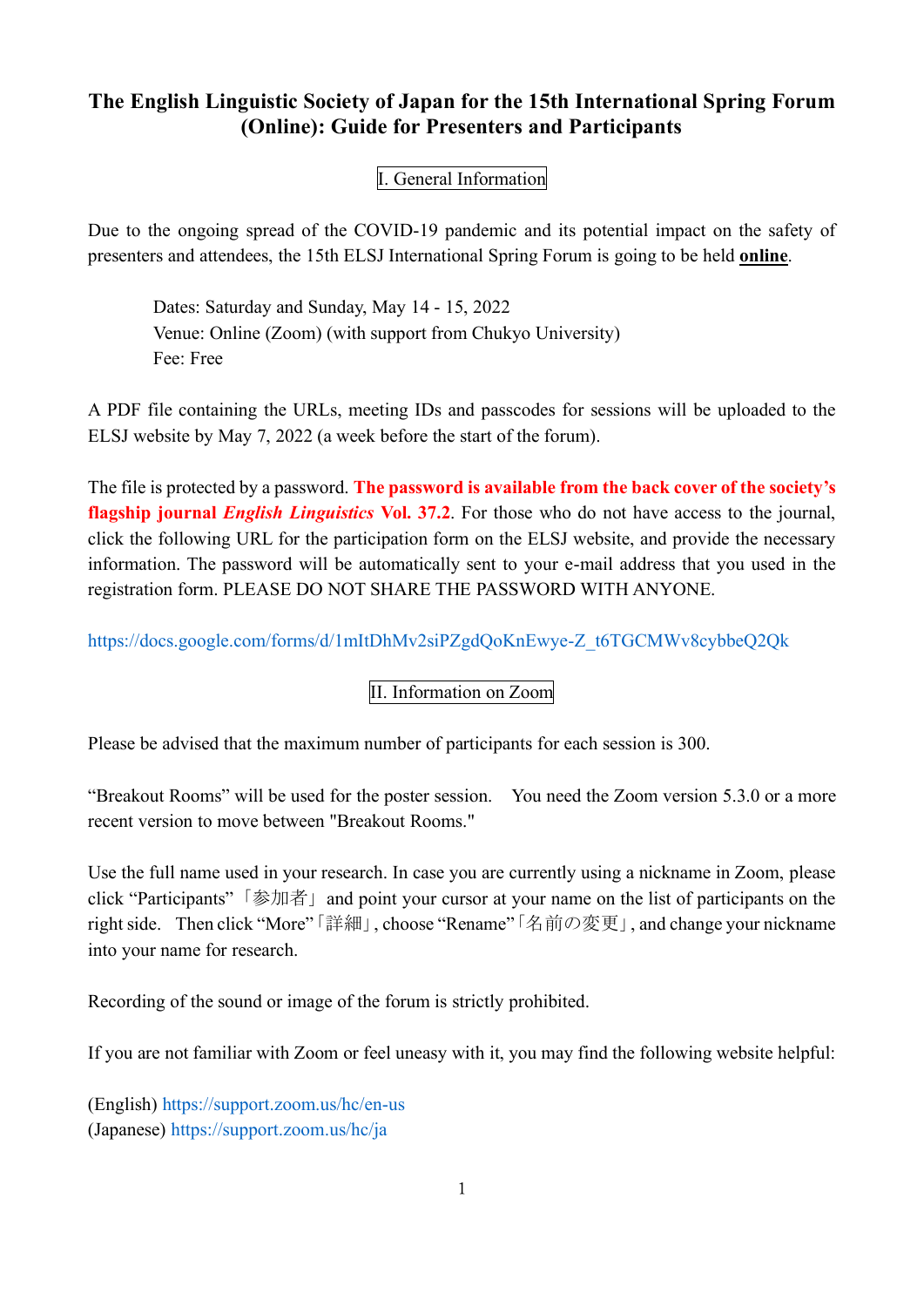#### 1. Entrance and Exit

Feel free to enter and exit sessions during the presentations.

#### 2. Microphone and Camera

During presentations, keep your microphone and camera off with the respective icons crossed with red). The chair and/or the organizing committee may mute participants' microphone or disconnect the connection in case there is a disturbance or obstruction to the session.

#### 3. Questions and Comments for Oral Presentations

If you have a question or a comment, indicate in the "chat" window, e.g., "I have a question/comment." to all participants during or after the presentation. You do not need to write the content of your question/comment. It is often hard for the chair to notice "Raise Hand" 「手を挙げる」icons, so make sure to write in the "chat" window. Start your question/comment after you are asked to do so by the chair. Make sure your microphone is turned on. You may turn on your camera or keep it off while giving your question/comment. Please identify your name and affiliation (if any) before speaking.

In the interest of time, limit your question/comment to one at a time. You may ask additional question(s) and give additional comment(s) if there are no other questions/comments. After your question/comment, make sure your microphone is turned off.

## 4. Discussion for Poster Presentations

The "Main Room" is set up for the poster session. Each of the six poster presenters in this session will give a five-minute summary, after which presenters will move to the designated "Breakout Rooms"「ブレイクアウトルーム」. Please enter the one you are interested in, and join the discussion as guided by the presenter.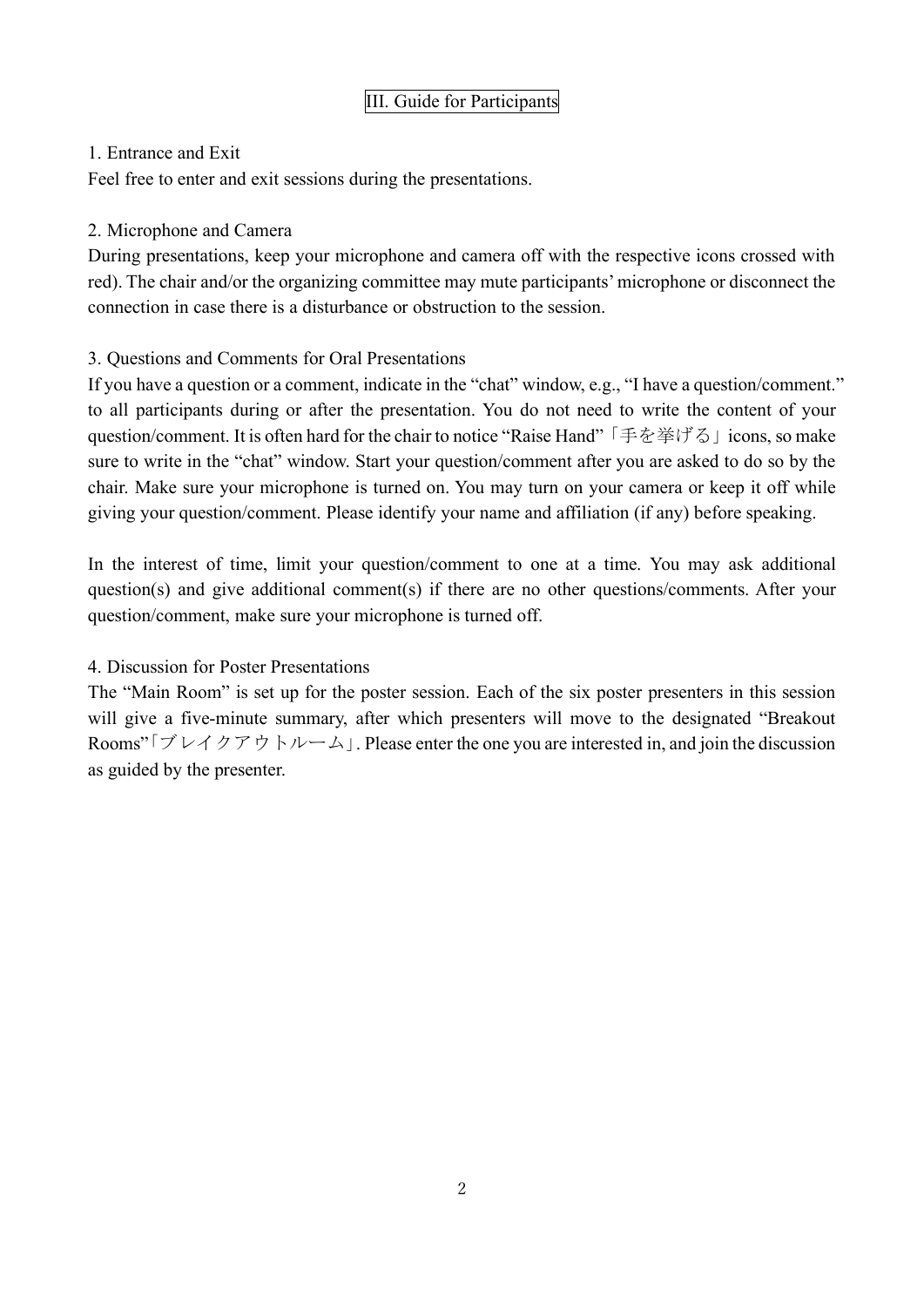## III. Guide for Oral Presentations

## 1. Entrance

Enter the designated session room 10 minutes prior to the starting time. Presentations are made in accordance with the program: your presentation will be held as scheduled even if the preceding presentation is cancelled.

## 2. Microphones, Cameras and Share Screen

Upon entrance, confirm with the chair (and the Zoom host) that your microphone, camera and presentation material on "Share Screen"「画面の共有」 are available. You may turn on your camera or keep it off during your presentation. For the sake of a smooth presentation, keep your presentation material open and ready.

## 3. Presentation and Question/Discussion Period

Start your presentation after a brief introduction by the chair. Make sure your microphone is turned on and your presentation material is shared. **You have 20 minutes to deliver the presentation and another 10 minutes for questions and answers**. A 5-minute warning is given on the "chat" window by the timekeeper.

After your presentation, make sure that your microphone is turned off and that your Share Screen is cleared. The next presenter cannot share her/his presentation material unless you finish sharing yours.

## 4. Copyright

Online presentations are considered public broadcasting from the viewpoint of copyright law. Make sure that the contents of your presentation do not infringe copyright laws.